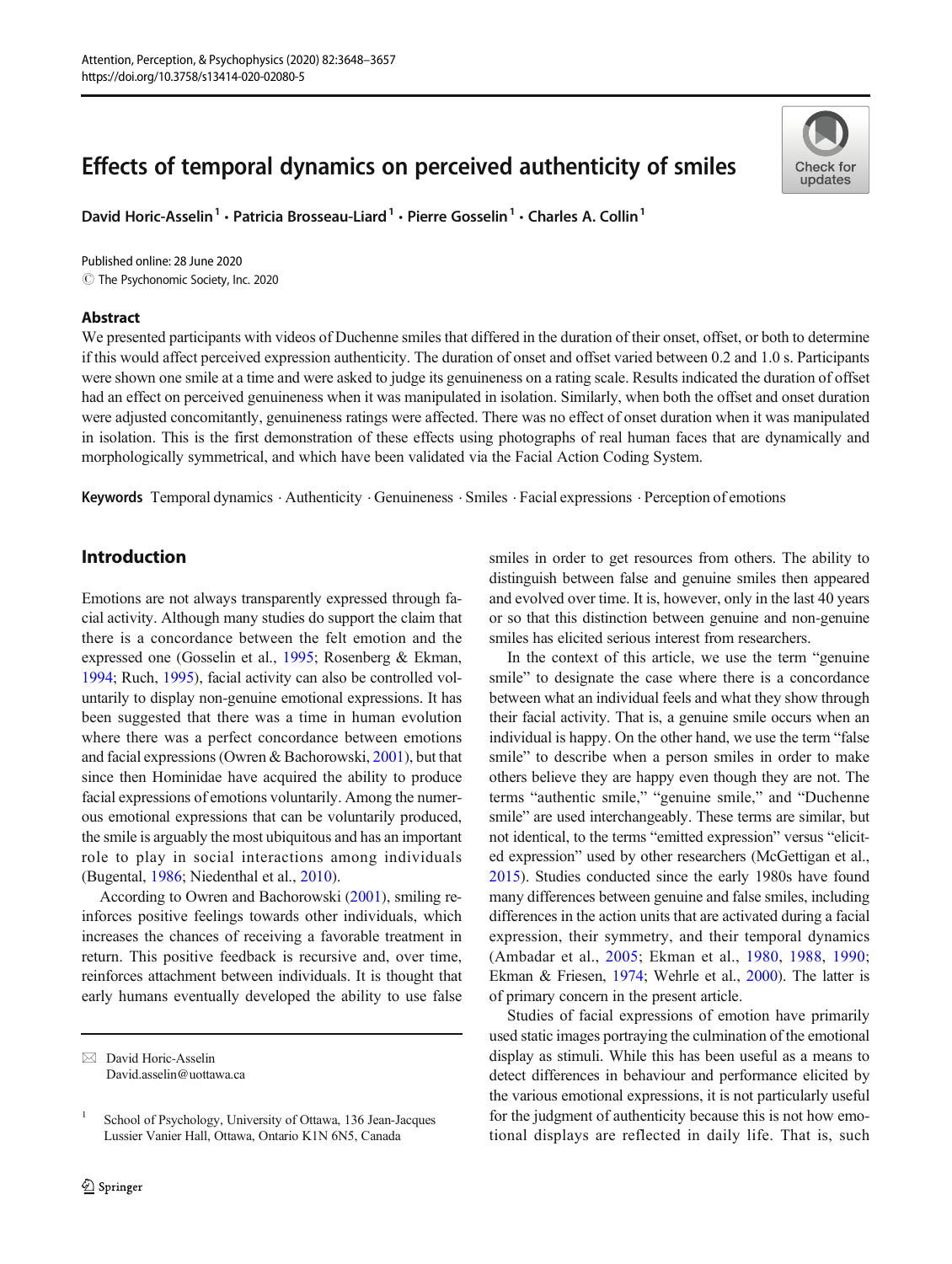maximum-intensity static images of facial expressions lack ecological validity. For that reason, in the current study we opted to examine the effects of temporal dynamics on the interpretation of judgments of genuineness of smiles. Below, we discuss previous findings regarding differences between authentic and false smiles, culminating in a review of the literature on differences in temporal dynamics. As is shown, the results in this part of the literature are mixed, possibly because of differences in stimulus qualities. We aimed to address this by using video stimuli of real human facial expressions of happiness that are validated through the Facial Action Coding System (FACS; Ekman & Friesen, [1982](#page-8-0); Ekman et al., [2002](#page-8-0)), as well as being dynamically and temporally symmetrical. We reasoned that doing so would yield results that can be generalized to the interpretation of smile genuineness in everyday life.

#### Differences between authentic and false smiles

Action units Most studies that have tried to identify the differences between genuine and false smiles elicited an emotional reaction from participants using videos, interviews, or hypnosis and filmed their reactions in order to codify them with the Facial Action Coding System (Ekman et al., [1980](#page-8-0), [1988,](#page-8-0) [1990](#page-8-0); Ekman & Friesen, [1974;](#page-8-0) Krumhuber & Manstead, [2009;](#page-9-0) Weiss et al., [1987\)](#page-9-0). The FACS is a tool that was developed to codify the different muscle groups in the face, called action units (AUs), and contains norms about the intensity, symmetry, and temporal dynamics of their activations. With the exception of Krumhuber and Manstead ([2009](#page-9-0)), all previous studies reported the activation of the Cheek Raiser and Lip Corner Puller action units during an authentic smile. Another study (Gosselin et al., [1995](#page-8-0)) examined the occurrence of the Cheek Raiser and the Lip Corner Puller action units when actors, using the Stanislavski method, produced smiles while feeling happiness. Significantly more AUs associated with the authentic smile were activated when the happiness was felt (93%) compared to when it was simulated (84%). In order to distinguish false from authentic smiles, Ekman and Friesen [\(1982](#page-8-0)) suggested a few facial markers. The most wellknown and well-studied is the Duchenne marker, which involves the activation of the Cheek Raiser AU. This has been considered a very reliable marker to distinguish authentic from false smiles, though there is still much debate regarding the use of this AU as the barometer for authentic smiles. For instance, several researchers have observed that, on average, between 17% and 30% of individuals can voluntarily control this muscle activation (Gosselin et al., [2002](#page-8-0); Gunnery et al., [2013;](#page-8-0) Krumhuber et al., [2009;](#page-9-0) Schmidt and Cohn, [2001a](#page-9-0), [b](#page-9-0); Schmidt et al., [2006b\)](#page-9-0). Even though a small proportion of people can voluntarily produce the Duchenne marker, a large majority of authentic smiles are still composed of both the lip corner puller and the cheek raiser AUs, and these are therefore

assumed to be valid markers of expression genuineness (Ekman, [1993](#page-8-0)).

Symmetry The second cue that researchers have studied to distinguish authentic from false smiles is the symmetry of the facial expression. Symmetry here refers not to the static morphological differences between the left and the right side of an individual's face, but rather to the difference in symmetry produced between the left and right sides during a dynamic facial expression of emotion (Borod et al., [1988;](#page-8-0) Borod & Caron, [1980](#page-8-0); Brockmeier & Ulrich, [1993](#page-8-0); Ekman et al., [1981;](#page-8-0) Hager & Ekman, [1985](#page-8-0), [1997;](#page-8-0) Okamoto et al., [2010;](#page-9-0) Schmidt et al., [2006a](#page-9-0), [2009](#page-9-0), [2009;](#page-9-0) Sirota & Schwartz, [1982](#page-9-0)). The majority of these studies confirmed Ekman's (1980) hypothesis, which suggests that an authentic smile tends to be produced in a symmetrical fashion, while a false smile involves more asymmetrical AU activations.

Temporal dynamics Dynamic information is thought to be important in everyday decoding of emotional expressions and assessments of their authenticity. Several studies have addressed the role of dynamic information in the interpretation of facial expressions, but only a few have specifically addressed its effect on judgments of authenticity. Indeed, just a handful of studies (Bruce & Valentine, [1988;](#page-8-0) Kamachi et al., [2013;](#page-9-0) Wehrle et al., [2000\)](#page-9-0) have demonstrated that dynamic characteristics provide useful information for the judgment of genuine smiles. One reason that such studies have been relatively rare is that creating well-controlled dynamic stimuli has, until recently, been quite difficult. Modern advances in technology have shown promise to diminish the problems associated with creating such stimuli, but it is still today a costly endeavor. One of the first studies examining the information provided by the dynamic properties of facial stimuli was conducted by Bassili ([1978](#page-8-0)). His results showed that observers were better at identifying a face when a moving configuration of lights was used compared to a static configuration. More recently, Lander and Bruce [\(2004\)](#page-9-0) showed that the recognition of faces is better when their temporal dynamic remains unmodified, and that changing the rhythm of presentation reduced the recognition of faces.

Regarding facial expression, several studies have shown that dynamic properties differ between genuine and false smiles (Bruce & Valentine, [1988](#page-8-0); Cohn & Schmidt, [2004;](#page-8-0) Frank et al., [1993](#page-8-0); Hess et al., [1989;](#page-8-0) Hess & Kleck, [1990;](#page-8-0) Kamachi et al., [2013](#page-9-0); Krumhuber & Kappas, [2005](#page-9-0); Schmidt et al., [2006b](#page-9-0), [2009;](#page-9-0) Wehrle et al., [2000](#page-9-0)). However, this alone does not show that humans are capable of detecting such differences or of using them to assess genuineness. To decode such differences, we first need to detect and interpret these cues. A few studies have demonstrated that the dynamic cues might not always be perceived or correctly interpreted by individuals (Hess et al., [1989;](#page-8-0) Hess & Kleck, [1994\)](#page-8-0). For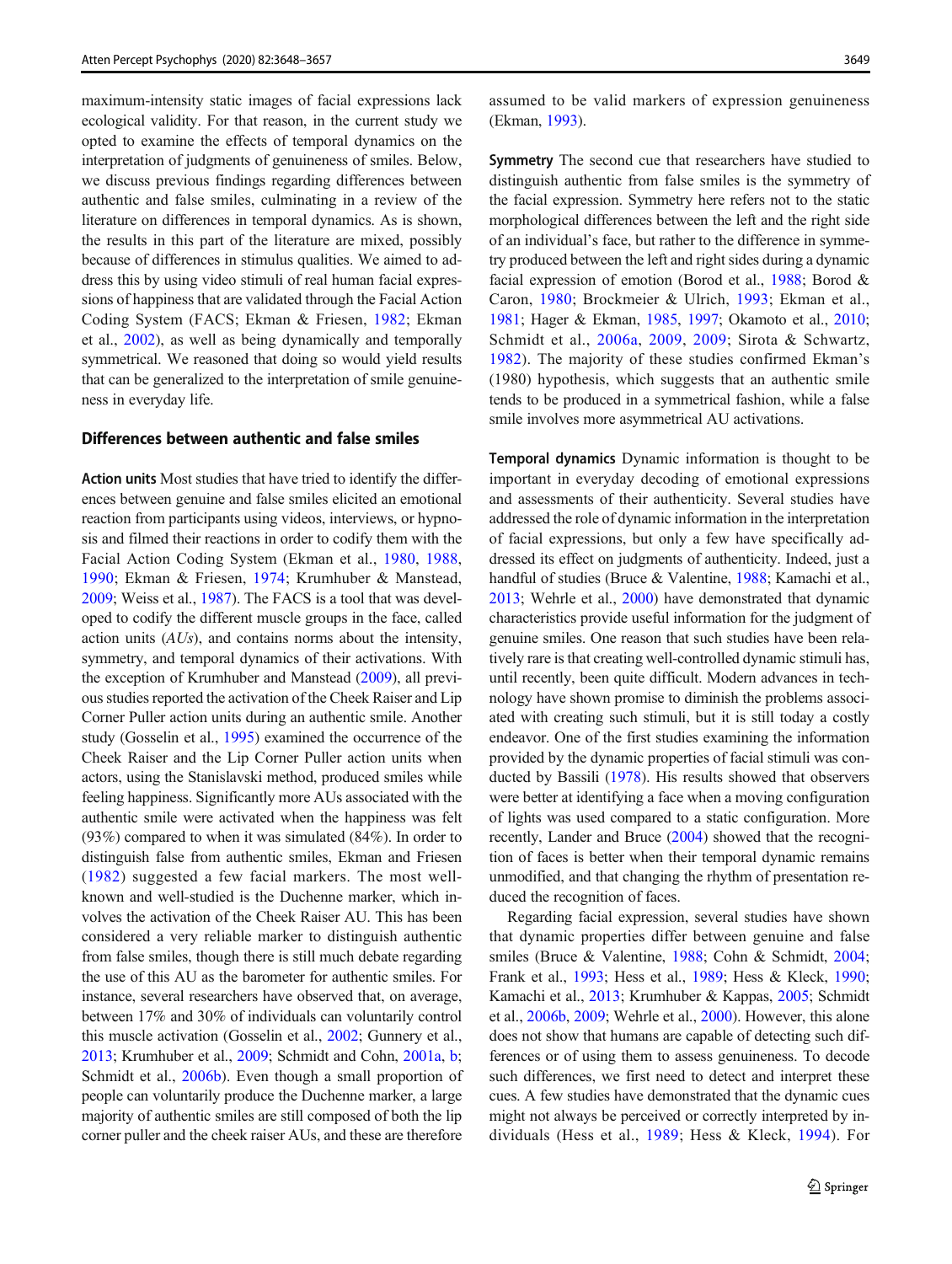example, Hess and Kleck ([1990](#page-8-0)) found that the duration of onset or offset did not have any effect on the accuracy of smile discrimination as their data showed no main effects or interactions for average onset and offset time. It is also possible that the wrong cues are used when attempting to distinguish between false and genuine smiles. Hess and Kleck ([1994\)](#page-8-0) found that that their participants were only somewhat better at identifying spontaneous expressions from posed expressions. While they were able to accurately identify spontaneous expressions of happiness and disgust at above-chance level, their performance significantly dropped for posed expressions of the same emotions, which they suggest to be the result of using invalid cues, like facial morphology or hairstyles (vs. AU activation patterns, for example). However, in the results of this study the evaluated cues were collapsed across two emotions, happiness and disgust, making it impossible to know how much the results apply to smiles in particular.

Total duration The duration of a smile, including all three of its different phases (onset, apex, offset), can simply be measured using recorded videos and quantified in seconds or milliseconds. The majority of researchers who have studied the temporal dynamics of smiles have used this approach (Bugental, [1986](#page-8-0); Cohn & Schmidt, [2004](#page-8-0); Frank et al., [1993](#page-8-0); Hess et al., [1989](#page-8-0); Hess & Kleck, [1990](#page-8-0); Krumhuber & Kappas, [2005;](#page-9-0) Schmidt et al., [2006b,](#page-9-0) [2009](#page-9-0); Weiss et al., [1987\)](#page-9-0). Ekman [\(1980,](#page-8-0) 1982) first proposed that the mean duration of an authentic smile was around 4 s and that it rarely is shorter than 0.33 s. He added that the duration of the authentic smile is correlated with the degree of happiness. That is, a less authentic smile would tend to be shorter, while a more authentic smile would be longer, and nearer 4 s duration. Indeed, studies confirm this (Cohn & Schmidt, [2004](#page-8-0); Ekman et al., [1980](#page-8-0); Frank et al., [1993;](#page-8-0) Mavadati et al., [2016](#page-9-0); Schmidt and Cohn, [2001a](#page-9-0), [b](#page-9-0)); the mean duration of authentic smiles varies on average between 0.66 and 4.75 s. Conversely, past studies have shown evidence that false smiles last longer than authentic ones, with a mean duration of 7.09 s (Frank et al., [1993](#page-8-0); Hess & Kleck, [1990\)](#page-8-0).

Onset, apex, and offset While the smile can be taken as a whole, it is also possible to analyze it on a finer scale and discriminate three different phases within it. The onset duration refers to the length of time from the start of the smile until its maximum intensity, the apex duration is the length of time for which the intensity remains at its maximum, and the offset duration refers to the length of time from the end of the apex until the smile ends. Past literature suggests that the onset duration of a false smile is shorter than that of an authentic one. The mean duration for authentic smile onset varies between 0.49 s and 0.93 s (Bugental, [1986](#page-8-0).; Cohn & Schmidt, [2004](#page-8-0); Mavadati et al., [2016;](#page-9-0) Schmidt et al., [2003,](#page-9-0) [2006a](#page-9-0), [2009](#page-9-0); Tarantili et al., [2005](#page-9-0)), whereas the mean onset duration of a false smile varies

from 0.54 s to 0.77 s (Bugental, [1986](#page-8-0); Cohn & Schmidt, [2004;](#page-8-0) Schmidt et al., 2006b, [2009;](#page-9-0) Weiss et al., [1987](#page-9-0)).

With regard to the effects of the duration of the offset of smiles on their perceived authenticity, there does not seem to be a general consensus in the literature and we believe more work needs to address this with more valid and consistent stimuli. It was found by Bugental ([1986\)](#page-8-0) that the offset duration of authentic smiles (2.39 s) was longer than that of false smiles (1.63 s), but opposite results were found by Schmidt, Ambadar, et al. [\(2006b](#page-9-0)), with findings of 0.56-s and 0.64-s durations for authentic and false smiles, respectively. This discrepancy is most likely due to methodological differences. For instance, Bugental [\(1986\)](#page-8-0) used a complex method for eliciting genuine and false smiles. Contrary to most recent research in this field, she did not control the social context in which the smiles were produced. Instead, she elicited interactions between elementary school-aged boys and adults by training some of the boys to be responsive to the adults, while other boys were chosen based on their unresponsive dispositions.

A similar study to ours (Krumhuber & Kappas, [2005\)](#page-9-0) used Poser, a computer graphics program used to create artificial images of human faces, to examine the effect of onset, apex, and offset duration on ratings of smile genuineness. Using the same duration parameters from two previous studies (Cohn & Schmidt, [2004](#page-8-0); Schmidt and Cohn, [2001a,](#page-9-0) [b\)](#page-9-0), they evaluated a segment of the smile specifically or a combination of segments, and found the temporal dynamic to influence the judgment of authenticity. More precisely, smiles with longer onsets and offsets were rated as more genuine, and the authenticity decreased as the duration augmented past a certain point. A limitation of this particular study was the use of computergenerated male-only models; past literature shows evidence of gender stereotype effects in the judgment of facial expression, and particularly the smile (Hess et al., [2000](#page-9-0), [2005\)](#page-9-0). Also, while computer-generated 3D models of facial expressions are getting better at mimicking the real human face, they are still not as easily recognized as photographs of real human faces (Chamberland & Collin, [2020](#page-8-0)). Krumhuber et al.' [\(2012\)](#page-9-0) results showed that artificial emotional facial expressions were rated by subjects to be about 70% comparable to their real human equivalent, and about 80% when it comes to the neutral facial expression (Amini & Lisetti, [2013;](#page-8-0) Krumhuber et al., [2012](#page-9-0)). This suggests that they would elicit poorer performance than photographs in terms of emotional expression categorization, although no previous study has examined this specifically.

Indeed, there is currently no evidence that computergenerated facial expressions are comparable to photographs of real human expressions in terms of recognition rates. Furthermore, as discussed in Roesch et al. ([2011](#page-9-0)), even if individuals are able to accurately predict the emotional label associated with a computer-generated facial expression, and even if these are FACS validated, this is not enough to validate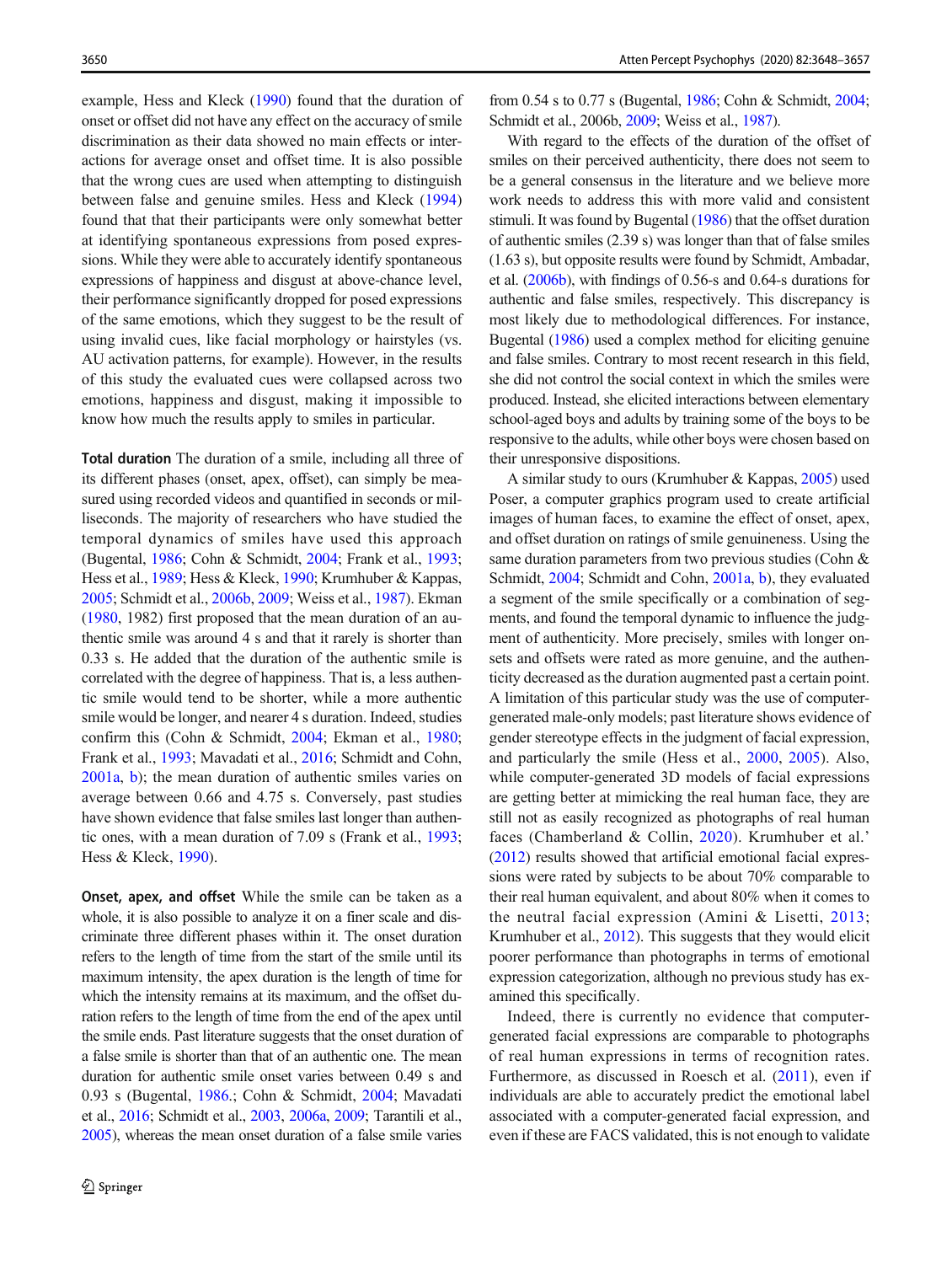the use of such stimuli for more complex interpretation tasks like judgments of authenticity (Roesch et al., [2011](#page-9-0)). Finally, in a recent study, Chamberland and Collin ([2020\)](#page-8-0) compared photos from the Standard Expressor Version JACFEE (SEV-JACFEE) to FaceGen Modeller Core v3.18 (Singular Inversions, Toronto, ON, Canada) and found a significant difference in both accuracy of expression categorization and subjective ratings of emotion intensity between computergenerated facial expressions and photos. This was the case for most expressions, including happiness. Their results also suggested that there was confusion in terms of the information provided by the eye region of the face; this would be a serious impediment to the use of computer-generated facial expressions in studies on smile genuineness, because the eye region is thought to show the marker that distinguishes false from authentic smiles in real human facial expressions. Altogether, the previous results support the affirmation that humans face stimuli have a better ecological validity and should be preferred to using computer-generated ones.

Finally, as for the apex segment of the smile, it has hardly been studied at all. The one study we are aware of that has examined this aspect of the smile duration (Hess & Kleck, [1990](#page-8-0)) found no significant differences in apex duration between false and genuine smiles. This is contrary to Ekman and Friesen's ([1982](#page-8-0)) hypothesis suggesting that the apex duration of an authentic smile should be shorter than the corresponding version of a false smile. In respect to the duration of the onset and offset segments of the smile, to our knowledge, no other studies have attempted to manipulate both simultaneously.

In summary, previous work shows mixed results regarding the effects of the duration of different phases of smiles on their perceived authenticity. However, considering the literature as a whole, the results suggest that the onset duration and the offset duration of an authentic smile should both be generally longer than those of a false smile.

#### **Objectives**

The main objective of this study was to investigate whether the duration of a genuine smile has an effect on its perceived authenticity. More specifically, we wanted to determine if manipulating the durations of the individual temporal segments of a genuine smile (onset and offset) would influence judgments of its authenticity in different ways. The present study differs methodologically from previous studies (Krumhuber et al., [2007;](#page-9-0) Krumhuber & Kappas, [2005](#page-9-0); Sato & Yoshikawa, [2004,](#page-9-0) [2009](#page-9-0)) in that we created stimuli of both genders that were photographic in nature and well validated according to the FACS. Moreover, our stimuli were both spatially and temporally symmetrical, in that AU activations were equal across face halves and smile onset and offset timings symmetrical. We decided to use all Duchenne smiles to control its possible effect as some studies have suggested that the

Duchenne markers could be a marker of smile intensity rather than smile authenticity (Girard, Shandar, Liu, Cohn, Yin, and Morency, [2019](#page-8-0); Krumhuber & Manstead, [2009](#page-9-0)). Since symmetrical smiles are usually perceived as being more authentic, we wanted to apply the symmetry to both the AUs used and the duration of the phases of the smiles, which makes our stimuli completely symmetrical both spatially and temporally (the axis being the peak of the smile). While the spatial symmetry of smiles has been investigated quite extensively, no studies we are aware of examine their temporal symmetry. We also decided to create stimuli that were void of any neutral facial expression segments. That is, our stimuli start as soon as there is movement within the face, and ends immediately when the movement stops. It can be debated that a neutral facial display is only very rarely, if ever, seen in our daily lives and could potentially interfere with the participants' interpretation of the emotional facial expressions, especially when included in an authenticity judgment task.

As the literature is fairly consistent concerning the onset (a longer onset is judged as more authentic), and because there is no clear consensus regarding the offset, we decided to use the same parameters for both phases of the smile to see if we observe a similar effect. We chose to manipulate onset and offset durations to values of 0.2, 0.4, 0.6, 0.8, and 1.0 s, because this span encompasses the values found by the most recent literature for genuine and false smiles (Schmidt et al., [2006a,](#page-9-0) [2006b](#page-9-0), [2009](#page-9-0)). Although findings in the literature regarding the durations of the various phases of genuine and false smiles are inconsistent, we predicted that longer onset and offset durations of our genuine smile stimuli would be associated with a higher perceived genuineness rating. This is based on the idea that genuine smiles with short onset/offset durations would provide a lower signal strength. They could therefore be judged as being more ambiguous and potentially less authentic. A second objective of this study was to investigate the perceptive abilities of individuals with regard to discriminating different durations of smiles and their temporal segments. That is, we also wanted to identify the minimum duration difference that leads to a difference in perceived smile authenticity.

For the purposes of this article, a genuine smile is defined as one that contains the following validated characteristics: (1) Action units 6 (Cheek Raiser – orbicularis oculi) and 12 (Lip Corner Puller – Zygomatic Major) are activated, (2) they are activated symmetrically, and (3) they are activated within the appropriate duration range.

# Method

#### **Participants**

We performed an a priori power analysis using GPower (Faul et al., [2007\)](#page-8-0) to estimate our sample size for a repeated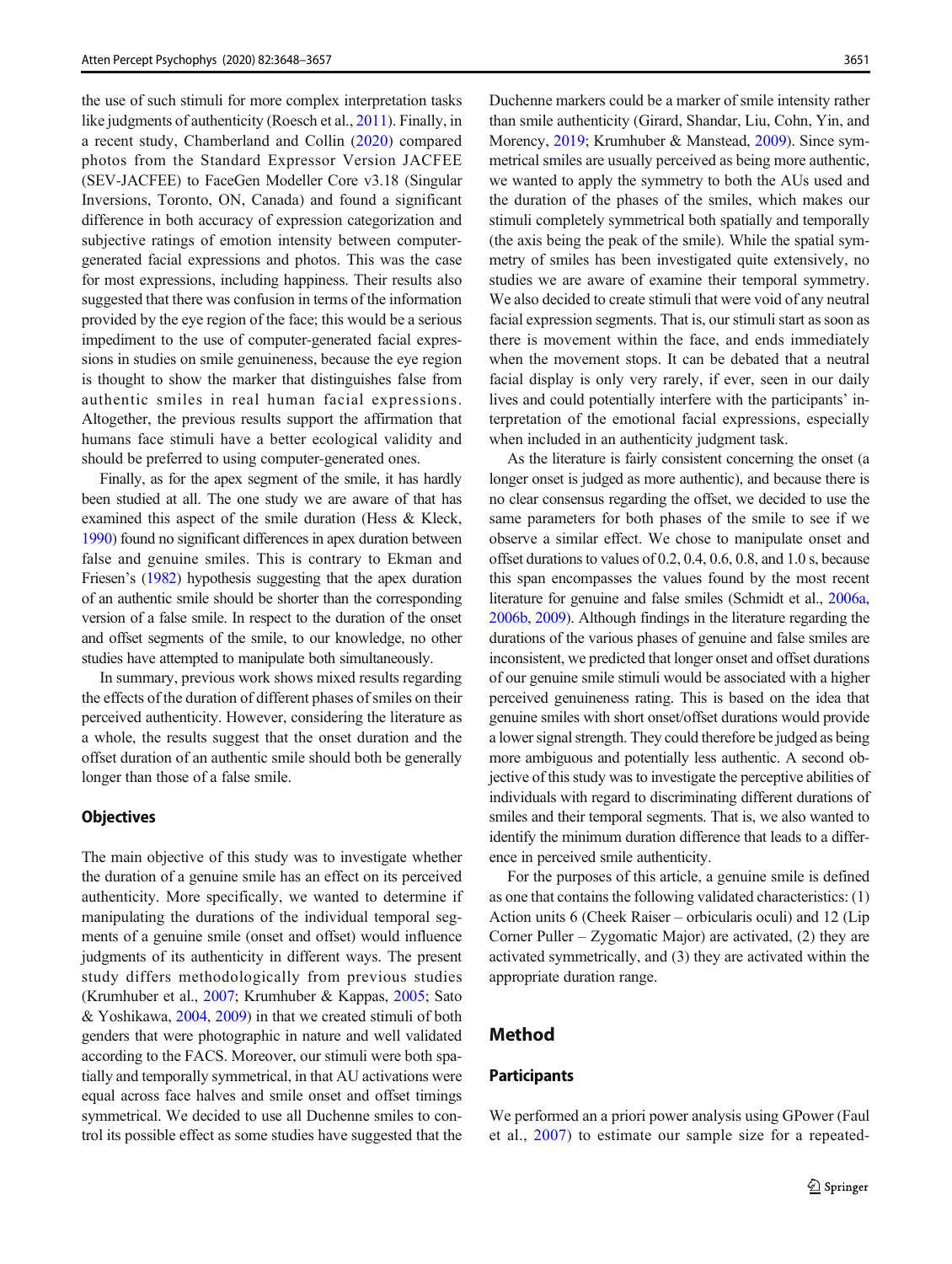measures ANOVA (five levels, power = 0.95,  $\alpha$  = 0.05). This indicated that 30 participants would be sufficient. The participants were 40 adults (27 females, 13 males) ranging in age from 17 to 27 years ( $M = 19.5$ ,  $SD = 1.61$ ). All were recruited from the participant pool of a public university and received course credit for participating in the study. The participants were all French speaking.

### Stimulus materials

Three models were recruited in order to create the stimuli for this research. A Facial Action Coding system (FACS; Ekman & Friesen, [1982](#page-8-0), Ekman et al., [2002](#page-8-0)) expert (the third author of this manuscript, PG) who underwent extensive training and completed a FACS proficiency test, met individually with each model and gave him or her proper instructions for activating specific facial action units. Thus, the physical parameters of the smiles were controlled with the FACS. The FACS contains norms to code the intensity of action units and their temporal dynamics. Five intensity levels, from A (very slight) to E (extreme), and three temporal phases (onset, apex and offset) were distinguished. Each smile was described in words by the FACS expert and illustrated with photographs. Then, the models were instructed to practice the target smiles while looking at their face in a mirror and receiving feedback from the FACS expert. After a few successful attempts, the models were videotaped while producing each of the three smiles 30 times, receiving feedback after each attempt.

The videos were subsequently coded by three coders who had previously passed the FACS proficiency test. The genuine smile involved the activation of Cheek Raiser and Lip Corner Puller. The former raises the cheeks, causing crows' feet and bulges beneath the eyes, while the latter pulls lip corners up diagonally towards the cheekbones. The models were instructed to activate moderately (C level) and symmetrically these two AUs for each side of the face, with onset and offset lasting about 1 s. As discussed above, a smile corresponding to those parameters is also known as the Duchenne smile ( Ekman, [1993](#page-8-0); Ekman & Friesen, [1982](#page-8-0); Frank et al., [1993](#page-8-0)).

Selection and construction of the stimuli From among the smiles that were approved by the FACS coders, three were selected to be used for the current study. One of the models was female and two were male. The smiles were then manipulated using a video-editing program to alter the durations of the different temporal segments (onset, offset, or both) to correspond to five distinct values: 0.2, 0.4, 0.6, 0.8, and 1.0 s. To maintain the realism of the original Duchenne smiles while changing presentation durations, the video clips were deconstructed into individual frames, and frames at regular intervals were removed before reconstructing the remaining ones into a video clip that matched the temporal requirements of each experimental condition. For instance, to create the .2-s

onset version of a smile, every fifth frame was kept from the original 1-s onset and all others were discarded. There were some minor variations from this regularity that were imposed by the fact that the original onset and offset were not exactly 1 s in duration. The final stimuli all had the same duration  $(±$ 0.001 s). See Fig. 1 for an example of the final frame of a stimulus onset.

## Procedure

After participants arrived at the laboratory, they were seated at a desk with a keyboard, mouse, and a 23-in. computer screen, placed 60 cm away from them. The experiment was automated using Superlab Pro 5 (Cedrus), a stimulus presentation application. The difference between a genuine and a fake smile was explained using two contextual situations. It was explained to participants that a person can feel happy and openly show it, in which case the smile would be authentic. In a different context, a person can smile yet not feel happy because he does not want others to know he is not happy. In this case, the smile would be fake. They were then told they would see smiles and they would need to rate their authenticity on a scale. It was indicated that there were no right or wrong answers.

This experiment was divided into three parts (onset, offset, and onset+offset). In the onset condition, only the onset duration was manipulated, and the participants were asked to pay attention to the moment between the start of the smile, its neutral state, and the moment when it was most intense. The onset duration was one of five values: 200, 400, 600, 800, or 1,000 ms. The apex and the offset durations remained fixed at 1,500 ms and 1,000 ms, respectively. In the offset condition, only the offset duration was manipulated, again such that it lasted 200, 400, 600, 800, or 1,000 ms. Participants were asked to pay attention to the moment between when the smile



Fig. 1 Example of a frame from stimulus videos. This is the final frame of the smile onset, also known as the apex of a smile, when its intensity is at its highest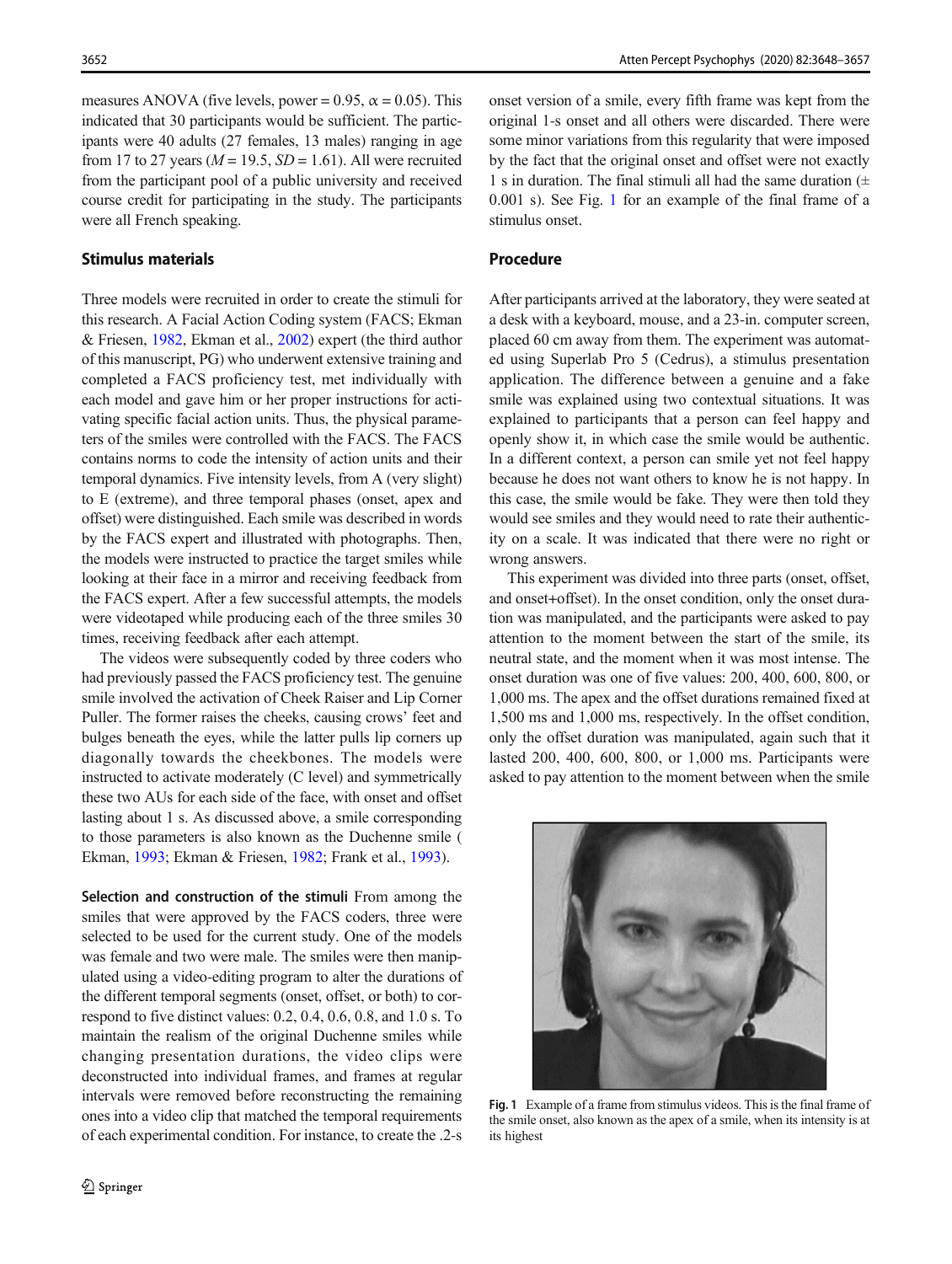was most intense and the end of the smile, when it returned to a neutral state. The apex and the onset durations remained fixed at 1,500 ms and 1,000 ms, respectively. Finally, in the offset+onset condition, participants were asked to pay attention to the whole smile. Both onset and offset were simultaneously manipulated to both last 200, 400, 600, 800, or 1,000 ms while the apex duration remained fixed at 1,500 ms.

Following the presentation of each stimulus, participants were asked to rate the genuineness of the smile by clicking on the appropriate button on a five-point scale ranging from least to most authentic. The order of presentation for the three conditions was counterbalanced and the order of trials within each condition was randomized. Every model  $(3) \times$  duration (5) was presented three times in each of the three conditions. Thus, the entire experiment consisted of 135 trials. The experimental sessions were done individually and the responses for each participant were recorded automatically.

# Results

The mean rating of authenticity was calculated for each duration and each condition (onset, offset, both). Because all assumptions of analysis of variance were met, we proceeded with a one-way repeated-measures ANOVA with five levels to examine the effect of the duration on the perceived genuineness of smiles. Below we discuss findings for onset, offset, and onset+offset conditions in that order.

### Onset duration

In analyzing data from the onset condition, we found no evidence that smiles with shorter onset were perceived as less authentic than those with longer ones. This finding was

unexpected, as one might predict that individuals would use the first moments of a smile to judge whether it is authentic or not. Instead, our data, as seen in Fig. 2, showed no evidence that individuals are sensitive to a change in duration of the onset,  $F(4, 156) = 2.241$ ,  $p = .105$ , even when it is one-fifth of its normal span.

# Offset duration

In contrast to onset duration data, we found a clear and significant main effect of offset duration  $F(4, 156) = 23.23, p < .001$ (see Fig. [3](#page-6-0)). In agreement with Ekman [\(2003\)](#page-8-0), Holm-Sidak's multiple comparison tests indicated that smiles with offsets of 1 s were rated as more genuine than those with offsets of .2 (p  $(0.001)$ , .4 ( $p < 0.001$ ), and .6 s ( $p = 0.007$ ). The smiles with an offset of .2 s were judged to be less authentic than their longer versions. The mean rating of the latter was 2.30 while the average for the 1-s condition was 3.05.

The difference between the offsets had, in general, to be of .4 s or more to produce a statistically significant effect on participants' judgment ratings. Exceptionally, the participants were able to distinguish between offsets of  $.2$  s. and  $.4$  s. ( $p$  < 0.002). However, no other significant differences were found between smiles with an offset contrast of less than .4 s.

# Onset + offset duration

As with the offset condition, the participants were found to be sensitive to the duration of the smile when the duration of both offset and onset varied,  $F(4, 156) = 7.73$ ,  $p < .001$ , but not as much as in the condition where only the offsets varied (see Fig. [4](#page-6-0)). Holm-Sidak's multiple comparison tests reveals that smiles with onsets and offsets of .6 ( $p = 0.013$ ), .8 ( $p = 0.014$ ),



Fig. 2 The effect of onset duration on authenticity ratings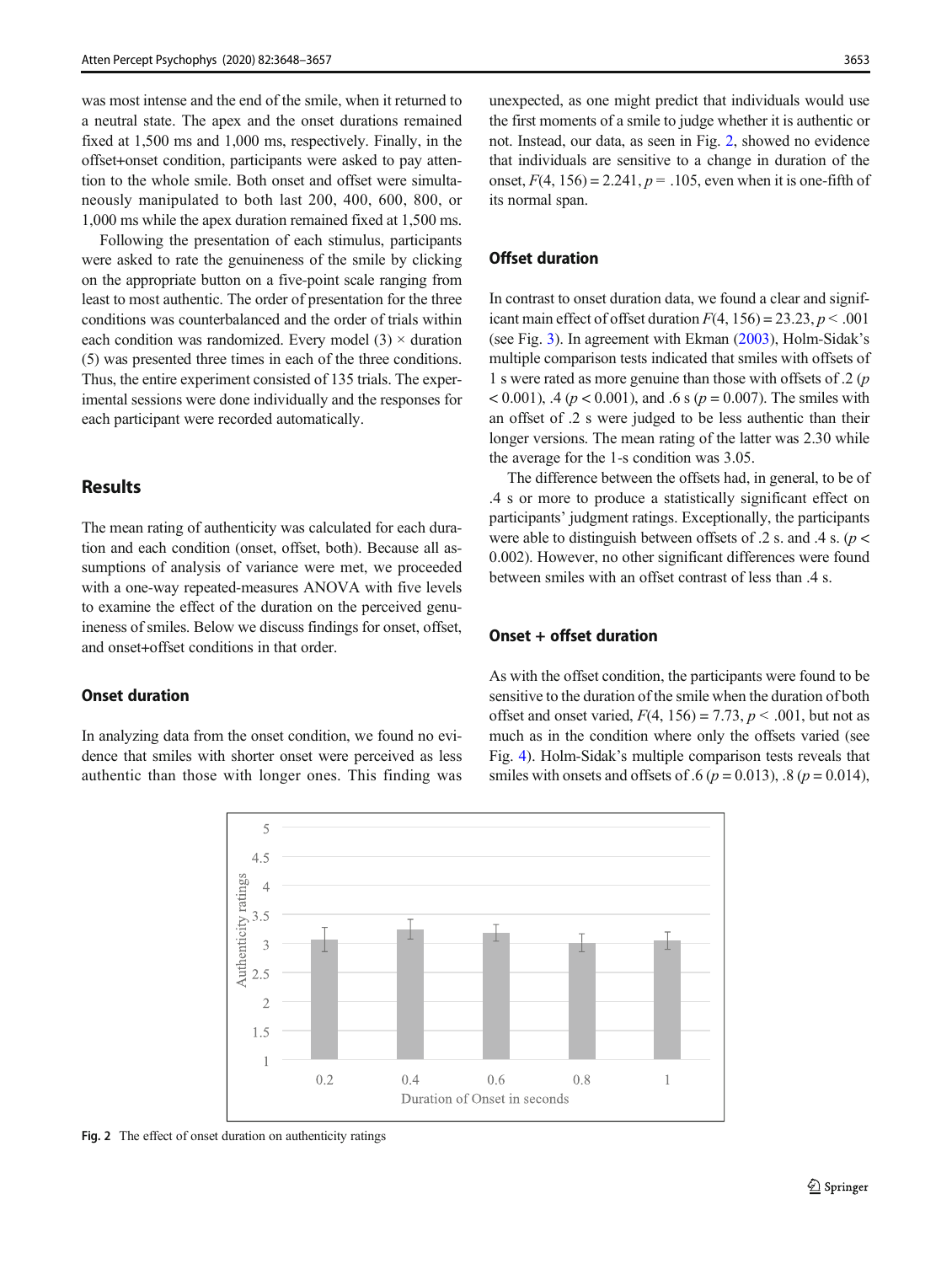<span id="page-6-0"></span>

Fig. 3 The effect of Offset duration on authenticity ratings

or 1 s ( $p = 0.023$ ) were rated as more genuine than those with offsets of .2 s. No other significant differences were found.

confirm that manipulations of temporal dynamics can have such an influence.

# **Discussion**

The goal of the present study was to investigate the effects of changes in temporal dynamics on the perceived authenticity of genuine human smiles. In doing so, we wanted to avoid using computer-generated facial expressions as they seem to be of questionable validity relative to photographs of faces (Chamberland & Collin, [2020;](#page-8-0) Roesch et al., [2011](#page-9-0)). We examined whether the duration of the onset and offset of a smile had an effect on judgments of authenticity. The results

There was a clear and statistically significant effect of the offset duration as well as the onset+offset duration on the perceived genuineness of our smile stimuli. Surprisingly, manipulations of the onset duration alone had no significant effect on the judgment of authenticity. This is inconsistent with the past literature (Bugental, [1986;](#page-8-0) Cohn & Schmidt, [2004;](#page-8-0) Krumhuber & Kappas, [2005](#page-9-0); Schmidt et al., [2003](#page-9-0), [2006a,](#page-9-0) [2009;](#page-9-0) Tarantili et al., [2005](#page-9-0)), which found that authentic smile onsets lasted longer on average than false smile onsets. However, it should be noted that most of the latter studies used artificial facial expressions and models, and that most of their stimuli showed only the isolated segments of the



Fig. 4 The effect of Offset duration on authenticity ratings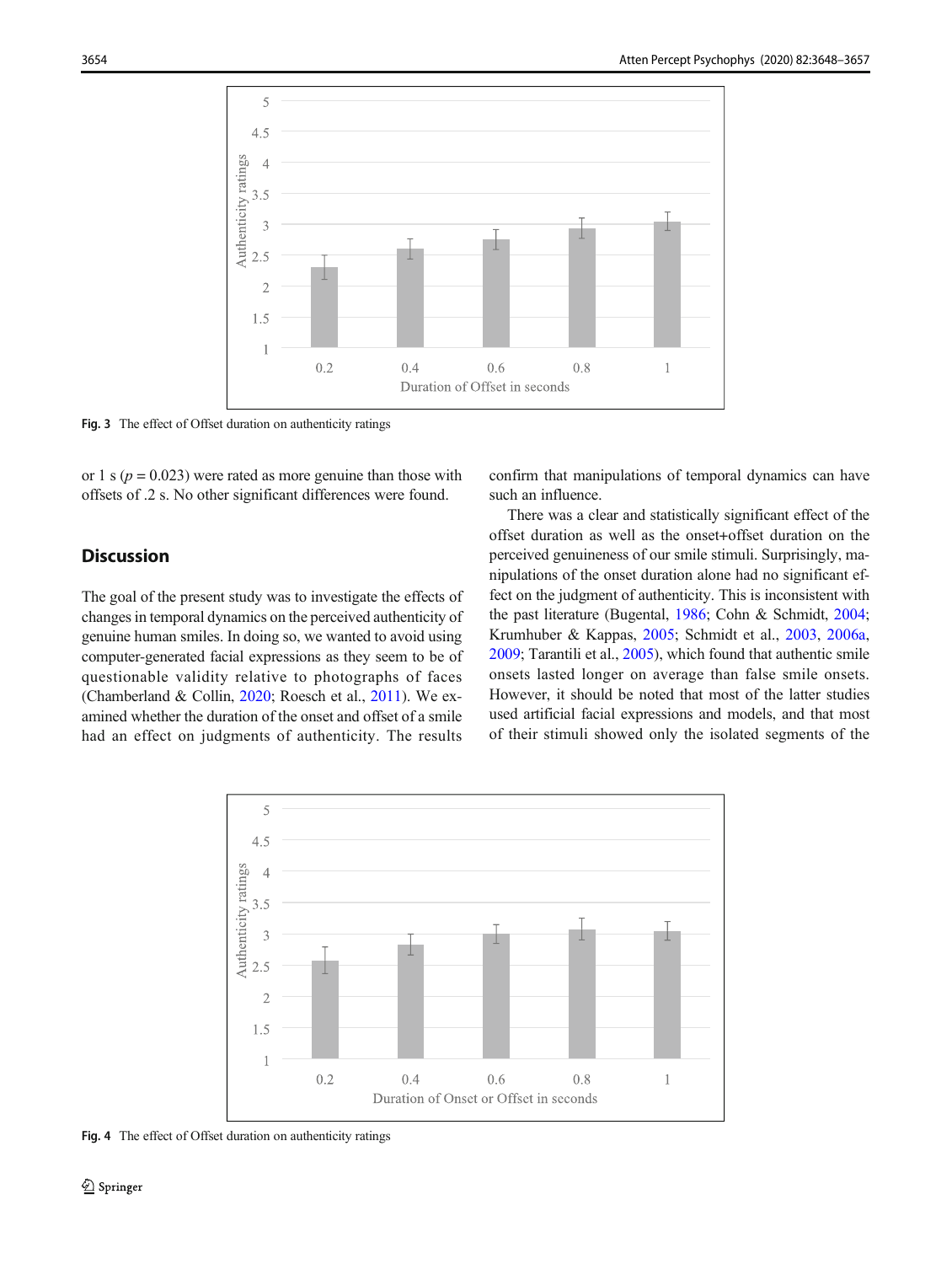smiles (*i.e.*, just the onset or just the offset) and not the whole smile.

While the previous literature does not show any general consensus regarding the effect of the duration of the offset on the perceived authenticity of smiles, we found a very clear pattern whereby a longer offset duration was judged as significantly more authentic than a shorter one. This is in agreement with results obtained from Bugental [\(1986](#page-8-0)). Her results suggest that the offset of an authentic smile lasts longer than that of a false smile, though it should be noted that her measured durations were both well above our maximum duration of 1 s (2.39 s and 1.63 s, respectively). Our results contradict those of Schmidt et al. [\(2006a\)](#page-9-0), which suggested that the offset of an authentic smile is shorter than that of a false smile. This is despite the fact that our tested range contained the values they found (0.56 s and 0.64 s for genuine and false smiles, respectively).

As for the onset+offset condition, this is the first time to our knowledge that such a manipulation has been examined. Our findings in this condition could be interpreted as a mixture of those found for onset and onset in isolation. That is, we find an effect of duration of onset+offset, but it is somewhat smaller than that found for offset alone. This suggests that manipulating the onset along with the offset in some way reduced the effect of the offset manipulation.

Why is it that the offset duration produced an effect on the judgment of authenticity of smiles but not the onset? Although the present study cannot answer this definitively, several possibilities present themselves. For instance, one plausible explanation is that this is simply a recency effect. The offset might have more of an impact simply because, being the most recent information in memory, it is better recalled. This might be expected to have a particularly pronounced impact in facial emotion processing, where information is complex and ambiguous, and thus may test the limits of cognitive resources. Similarly, it could be that due to cognitive limitations and the large amount of information conveyed in real time by humans' facial activity, we have learned to use only what is most recently available to us (Deese & Kaufman, [1957](#page-8-0); Murdock, [1962\)](#page-9-0). We could also speculate that the beginning of a smile is more often mixed with other emotions due to its occurrence in various social contexts, whereas the end phase tends to contain fewer mixed facial expressions and might be seen as a more reliable marker. A third explanation involves the fact that individuals can control the AUs involved in authentic smiles to a certain extent (Gosselin et al., [2002](#page-8-0); Gunnery et al., [2013;](#page-8-0) Krumhuber et al., [2009](#page-9-0); Schmidt and Cohn, [2001a](#page-9-0), [b;](#page-9-0) Schmidt et al., [2006b](#page-9-0)),. It is possible therefore that humans put more emphasis on controlling the beginning of a facial expression, or are just good at doing it for a small amount of time, again for reasons having to do with limits on cognitive resources. For those reasons, individuals may have learned to see the end of a facial expression as more relevant when it comes to judging its genuineness. In summary, it is

possible that the offset is simply more informative about the genuineness of a smile, and that people have unconsciously learned to attend to it more when judging authenticity.

Our results are also in line with Ekman's, et al. ([1980,](#page-8-0) Ekman and Friesen, [1982](#page-8-0)) proposition that the mean total duration of an authentic smile was around 4 s, and that the total duration of the authentic smile is correlated with the degree of happiness (Ekman, Friesen, et al., [1980](#page-8-0); Frank et al., [1993\)](#page-8-0). We could certainly refine their affirmations and propose that its ideal duration lies somewhere between 3.5 s and around 4 s as our control smile duration is 3.5 s and is consistently rated as more genuine. Results also indicate that a minimum of 0.4 s duration difference between smiles was generally needed in order to induce a judgment difference. However, in the case of the offset condition, one exception occurred: The participants gave significantly different genuineness ratings to smiles with a 0.2-s versus a 0.4-s offset duration. This could once again mean that we are better at gathering important information from the offset than the other segments of the smile. It would be interesting to further validate this finding by testing adults' perceptual abilities, either with a discrimination task between two smiles of different duration or by using a more precise scale. Another follow-up question of interest concerns whether participants would be as good at judging the authenticity of smiles, or at perceptually differentiating the durations of two facial expression stimuli when the models shown are in a real social context versus an experimental setting. We believe our video-editing methodology produced a level of ecological validity that was not reached in past literature. We addressed some of the issues raised by the literature, mainly regarding artificial models and facial expressions. However, as with any experimental study, the models shown to participants were recorded in a laboratory, and were not part of any social context. With recent technological advances, it would be a good idea to use real faces produced in an experimental setting, and implement it artificially in a social context in order to validate even further the necessity of having ecologically valid stimuli, and thus verify if this effect still applies.

Altogether, our results show not only the importance of dynamic properties of smiles but also the temporal aspect or durations of smiles with regard to the judgment of authenticity. These findings support the notion that the dynamic characteristics of a facial expression play an important role in expression interpretation by conveying crucial information about the meaning of an expression to an observer. As only a handful of studies (Bruce & Valentine, [1988](#page-8-0); Kamachi et al., [2013;](#page-9-0) Krumhuber & Kappas, [2005;](#page-9-0) Krumhuber et al., [2009;](#page-9-0) Wehrle, Kaiser, Schmidt, & Scherer, [2000](#page-9-0)) have demonstrated that the dynamic characteristics of the smile provide relevant information for the judgment of its authenticity, this topic of research will need further investigation in order to elucidate the effects of its different parameters.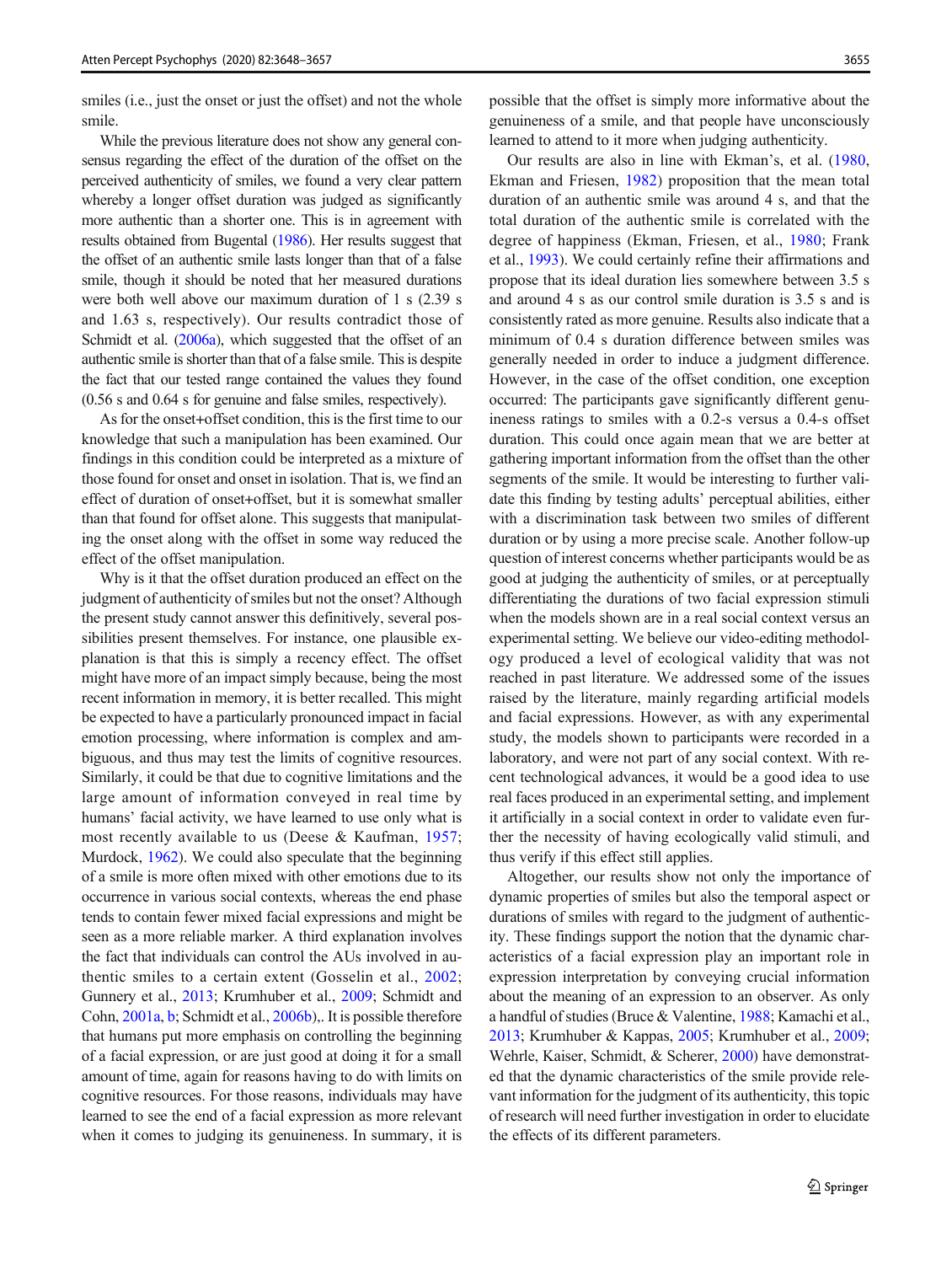<span id="page-8-0"></span>Acknowledgements This research was supported by the Fonds de Recherche Société et Culture and the Social Sciences and Humanities Research Council. The first author would like to thank the other authors for their invaluable help during the writing of the manuscript, as well as his family, specifically his wife and his son, who provided him with inspiration and continuous support to keep moving forward.

Open Practices Statement The data or materials for the experiment reported here will be made available, and none of the experiments was preregistered.

# References

- Ambadar, Z., Schooler, J. W., & Cohn, J. F. (2005). Deciphering the Enigmatic Face: The Importance of Facial Dynamics in Interpreting Subtle Facial Expressions. Psychological Science, 16(5), 403–410. <https://doi.org/10.1111/j.0956-7976.2005.01548.x>
- Amini, R., & Lisetti, C. (2013). HapFACS: An Open Source API/ Software to Generate FACS-Based Expressions for ECAs Animation and for Corpus Generation. 2013 Humaine Association Conference on Affective Computing and Intelligent Interaction, 270–275. <https://doi.org/10.1109/ACII.2013.51>
- Bassili, J. N. (1978). Facial Motion in the Perception of Faces and of Emotional Expression 4(3), 373–379.
- Borod, J. C., & Caron, H. S. (1980). Facedness and emotion related to lateral dominance, sex and expression type. Neuropsychologia, 18(2), 237–242. [https://doi.org/10.1016/0028-3932\(80\)90070-6](https://doi.org/10.1016/0028-3932(80)90070-6)
- Borod, J. C., Kent, J., Koff, E., Martin, C., & Alpert, M. (1988). Facial asymmetry while posing positive and negative emotions: Support for the right hemisphere hypothesis. Neuropsychologia, 26(5), 759– 764. [https://doi.org/10.1016/0028-3932\(88\)90013-9](https://doi.org/10.1016/0028-3932(88)90013-9)
- Brockmeier, B., & Ulrich, G. (1993). Asymmetries of Expressive Facial Movements During Experimentally-Induced Positive Vs Negative Mood States—A Video-Analytical Study. Cognition & Emotion, 7(5), 393–405. <https://doi.org/10.1080/02699939308409195>
- Bruce, V., & Valentine, T. (1988). When a nod's as good as a wink: The role of dynamic information in facial recognition. In Practical aspects of memory: Current research and issues, Vol. 1: Memory in everyday life. (pp. 169–174).
- Bugental, D. (1986). Unmasking the "Polite Smile": Situational and Personal Determinants of Managed Affect in Adult-Child Interaction. Personality and Social Psychology Bulletin, 12(1), 7– 16. <https://doi.org/10.1177/0146167286121001>
- Chamberland, C., Collin, C. (2020). An Evaluation of FaceGen Emotional Expressions: Emotional Expression Categorization of Computer-Generated and Photographic Faces with Similar Activation Unit Configurations. Manuscript submitted for publication.
- Cohn, J. F., & Schmidt, K. L. (2004). The Timing of Facial Motion in Posed and Spontaneous Smiles. International Journal of Wavelets, Multiresolution and Information Processing, 02(02), 121–132. <https://doi.org/10.1142/S021969130400041X>
- Deese, J., & Kaufman, R. A. (1957). Serial effects in recall of unorganized and sequentially organized verbal material. Journal of Experimental Psychology, 54(3), 180–187. [https://doi.org/10.1037/](https://doi.org/10.1037/h0040536) [h0040536](https://doi.org/10.1037/h0040536)
- Ekman, P. (1993). Facial expression and emotion. The American Psychologist, 48(4), 384–392. [https://doi.org/10.1037/0003-066X.](https://doi.org/10.1037/0003-066X.48.4.384) [48.4.384](https://doi.org/10.1037/0003-066X.48.4.384)
- Ekman, P. (2003). Emotions revealed: Recognizing faces and feelings to improve communication and emotional life. (2003).Emotions Revealed: Recognizing Faces and Feelings to Improve Communication and Emotional Life.Xvii, 267 Pp, 267.
- Ekman, P, Friesen, W., & O'Sullivan, M. (1988). Smiles When Lying. Paulekman. Com, 54, 414–420. [https://doi.org/10.1037/0022-3514.](https://doi.org/10.1037/0022-3514.54.3.414) [54.3.414](https://doi.org/10.1037/0022-3514.54.3.414)
- Ekman, P, Davidson, R. J., & Friesen, W. V. (1990). The Duchenne smile: Emotional expression and brain physiology. II. Journal of Personality and Social Psychology, 58(2), 342-353. [https://doi.](https://doi.org/10.1037/0022-3514.58.2.342) [org/10.1037/0022-3514.58.2.342](https://doi.org/10.1037/0022-3514.58.2.342)
- Ekman, Paul, & Friesen, W. V. (1974). Detecting deception from the body or face. Journal of Personality and Social Psychology, 29(3), 288–298. <https://doi.org/10.1037/h0036006>
- Ekman, Paul, & Friesen, W. V. (1982). Felt, false, and miserable smiles. Journal of Nonverbal Behavior, 6(4), 238–252. [https://doi.org/10.](https://doi.org/10.1007/BF00987191) [1007/BF00987191](https://doi.org/10.1007/BF00987191)
- Ekman, Paul, Friesen, W. V., & Ancoli, S. (1980). Facial Signs of Emotional Experience. Journal of Personality and Social Psychology, 39(6), 1125–1134. <https://doi.org/10.1037/h0077722>
- Ekman, Paul, Hager, J. C., & Friesen, W. V. (1981). The symmetry of emotional and deliberate facial actions. Psychophysiology, 18(2), 101–106.
- Ekman, Paul, Friesen, W. V., & Hager, J. C. (2002). Facial Action Coding System: The Manual. In FACS. [https://doi.org/10.1016/j.](https://doi.org/10.1016/j.msea.2004.04.064) [msea.2004.04.064](https://doi.org/10.1016/j.msea.2004.04.064)
- Faul, F., Erdfelder, E., Lang, A.-G., & Buchner, A. (2007). G\*Power 3: A flexible statistical power analysis program for the social, behavioral, and biomedical sciences. Behavior Research Methods, 39(2), 175– 191. <https://doi.org/10.3758/BF03193146>
- Frank, M. G., Ekman, P., & Friesen, W. V. (1993). Behavioral Markers and Recognizability of the Smile of Enjoyment. Journal of Personality and Social Psychology, 64(1), 83–93.
- Girard, J. M., Shandar, G., Liu, Z., Cohn, J. F., Yin, L., & Morency, L.-P. (2019). Reconsidering the Duchenne Smile: Indicator of Positive Emotion or Artifact of Smile Intensity? 6.
- Gosselin, P., Kirouac, G., & Doré, F. Y. (1995). Components and Recognition of Facial Expression in the Communication of Emotion by Actors. Journal of Personality and Social Psychology, 68(1), 83–96. [https://doi.org/10.1093/acprof:oso/9780195179644.](https://doi.org/10.1093/acprof:oso/9780195179644.003.0012) [003.0012](https://doi.org/10.1093/acprof:oso/9780195179644.003.0012)
- Gosselin, P., Warren, M., & Diotte, M. (2002). Motivation to hide emotion and children's understanding of the distinction between real and apparent emotions. The Journal of Genetic Psychology: Research and Theory on Human Development, 163(4), 479–495.
- Gunnery, S. D., Hall, J. A., & Ruben, M. A. (2013). The Deliberate Duchenne Smile: Individual Differences in Expressive Control. Journal of Nonverbal Behavior, 37(1), 29–41. [https://doi.org/10.](https://doi.org/10.1007/s10919-012-0139-4) [1007/s10919-012-0139-4](https://doi.org/10.1007/s10919-012-0139-4)
- Hager, J. C., & Ekman, P. (1985). The Asymmetry of Facial Actions Is Inconsistent with Models of Hemispheric Specialization. In What the Face Reveals: Basic and Applied Studies of Spontaneous Expression Using the Facial Action Coding System (FACS) <https://doi.org/10.1093/acprof:oso/9780195179644.003.0003>
- Hager, J. C., & Ekman, P. (1997). The asymmetry of facial actions is inconsistent with models of hemispheric specialization. What the Face Reveals: Basic and Applied Studies of Spontaneous Expression Using the Facial Action Coding System (FACS), 40–62.
- Hess, U., & Kleck, R. E. (1990). Differentiating emotion elicited and deliberate emotional facial expressions. European Journal of Social Psychology, 20(5), 369–385.
- Hess, U., & Kleck, R. E. (1994). The cues decoders use in attempting to differentiate emotion-elicited and posed facial expressions. European Journal of Social Psychology, 24(3), 367–381. [https://](https://doi.org/10.1002/ejsp.2420240306) [doi.org/10.1002/ejsp.2420240306](https://doi.org/10.1002/ejsp.2420240306)
- Hess, U., Kappas, A., McHugo, G. J., Kleck, R. E., & Lanzetta, J. T. (1989). An analysis of the encoding and decoding of spontaneous and posed smiles: The use of facial electromyography. Journal of Nonverbal Behavior, 13(2), 121–137. [https://doi.org/10.1007/](https://doi.org/10.1007/BF00990794) [BF00990794](https://doi.org/10.1007/BF00990794)